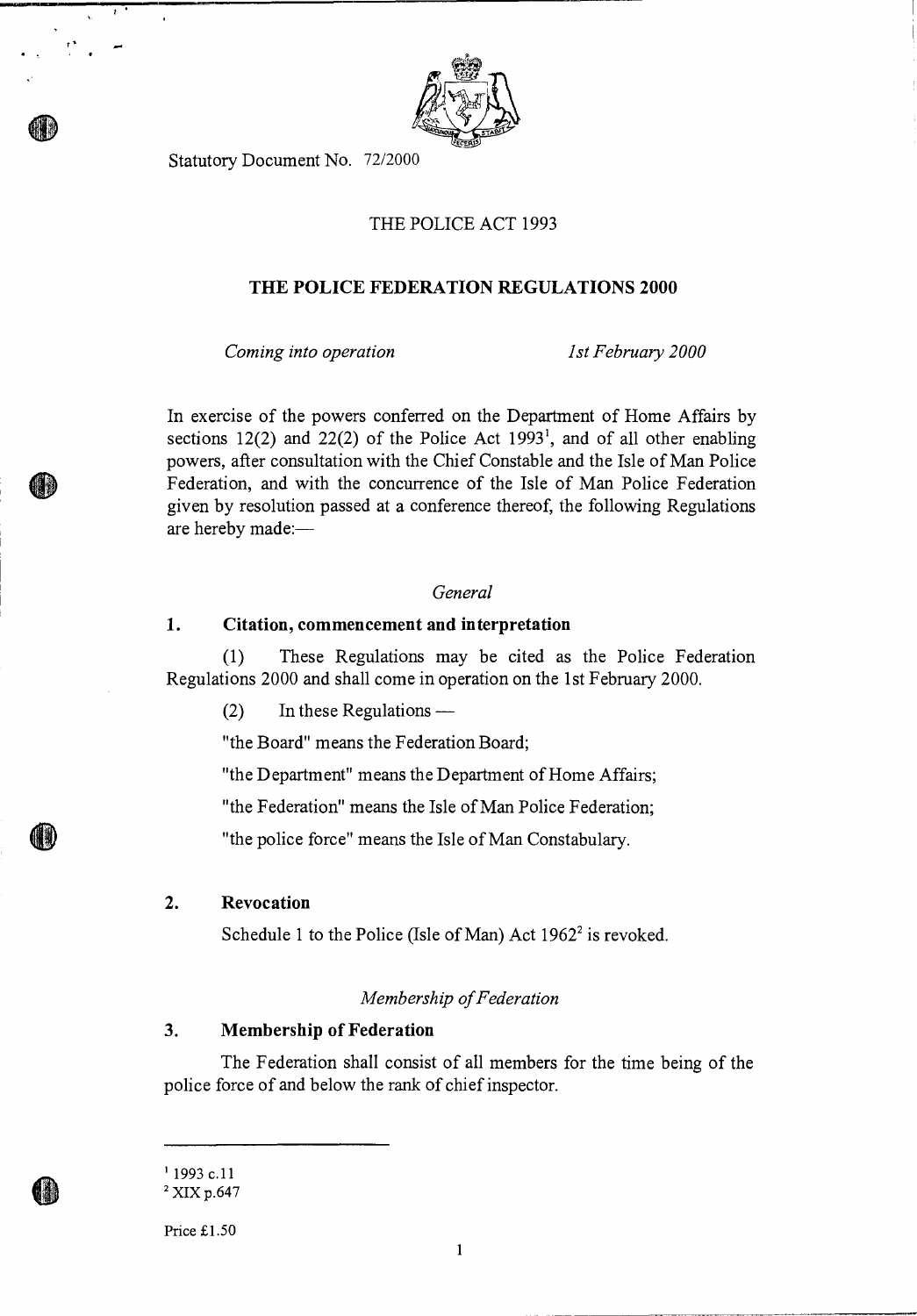*The Board* 

## **4. The Board**

(1) The Federation shall act through a Federation Board, which shall control and manage the affairs of the Federation as hereinafter provided.

- (2) The Board shall consist of —
- (a) one member of the police force of the rank of inspector or chief inspector, elected by the members of the police force of the ranks of inspector and chief inspector;
- (b) one member of the police force of the rank of sergeant, elected by the members of the police force of the rank of sergeant; and
- (c) 3 members of the police force of the rank of constable, elected by the members of the police force of the rank of constable.

(3 ) Elections to the Board shall be conducted in accordance with the Schedule.

## **5. Tenure of office**

(1) The members of the Board referred to in regulation 4(2)(a) and (b) shall retire on the 31st January in each year.

(2) Subject to paragraph (3), a member of the Board referred to in regulation 4(2)(c) shall retire on the 31st January in the third year after that in which he was elected.

(3) Of the members of the Board referred to in regulation  $4(2)(c)$ elected in the year 2000 —

- (a) one shall retire on the 31st January 2001,
- (b) one shall retire on the 31st January 2002, and
- (c) one shall retire on the 31st January 2003.

(4) The order in which the members are to retire in accordance with paragraph (3) shall be determined as follows —

- (a) if a poll is held, the candidate receiving the highest number of votes shall retire as mentioned in paragraph (3)(c), and so on;
- (b) if no poll is held, or if a poll is held and there is an equality of votes, by lot in such manner as the person conducting the election considers appropriate.

(5) A retiring member of the Board shall on the expiration of his term of office continue to act as a member of it until the name of his successor is posted up.

- (6) A member of the Board shall go out of office if he —
- (a) ceases to be a member of the police force,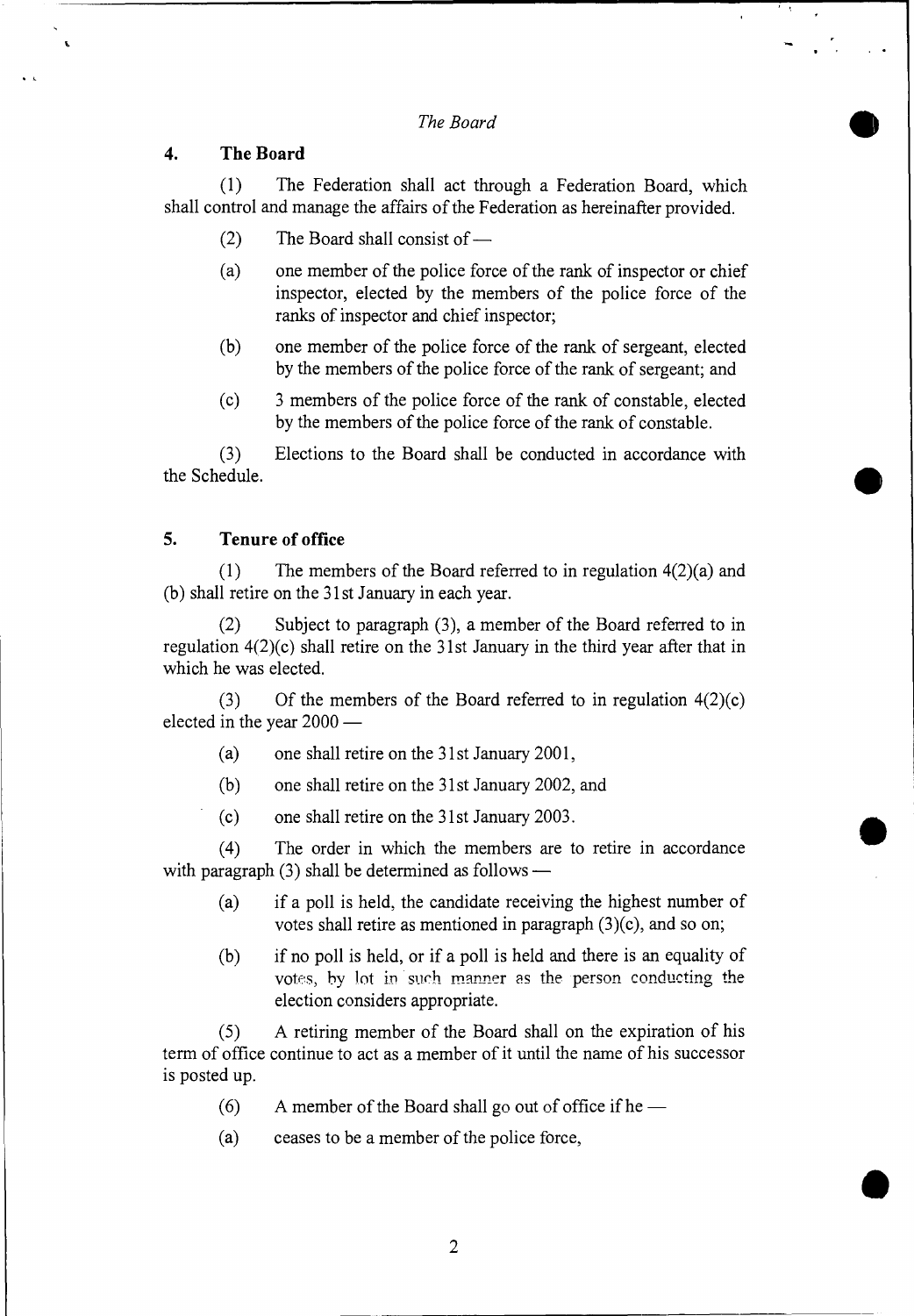- $(b)$ ceases to hold the rank by virtue of which he was qualified to be elected, or
- resigns as a member of the Board by notice in writing to the  $(c)$ Chief Constable.

# **6. Casual vacancy**

(1) A casual vacancy in the Board shall be filled as soon as may be by election in accordance with the Schedule.

(2) A member of the Board elected to fill a casual vacancy shall retire at the same time as the member in whose place he was elected would ordinarily have gone out of office.

## **7. Secretary**

(1) The Board shall appoint a secretary, who shall be a member of the Federation but not a member of the Board, to carry out such duties as may be assigned to him by the Board.

(2) The secretary shall not be entitled to vote at any meeting of the Board.

## **8. Minutes**

The Board shall cause minutes to be made in books provided for the purpose—

- (a) of all appointments of officers made by the Board;
- (b) of the names of the members of the Board present at each meeting of the Board and of any committee of the Board;
- (c) of all resolutions and proceedings at all meetings of the Federation and of the Board and of committees of the Board.

# **9. Proceedings of the Board**

- $(1)$  The Board may hold —
- (a) 4 quarterly meetings (including an annual meeting), and
- (b) with the consent of the Chief Constable, additional meetings for any special purpose.

(2) Subject to paragraph (1), the Board may meet for the dispatch of business, adjourn and otherwise regulate its meetings as it thinks fit.

(3) Subject to sub-paragraph (1), any member of the Board may, and the secretary on the requisition of a member of the Board shall, at any time summon a meeting of the Board.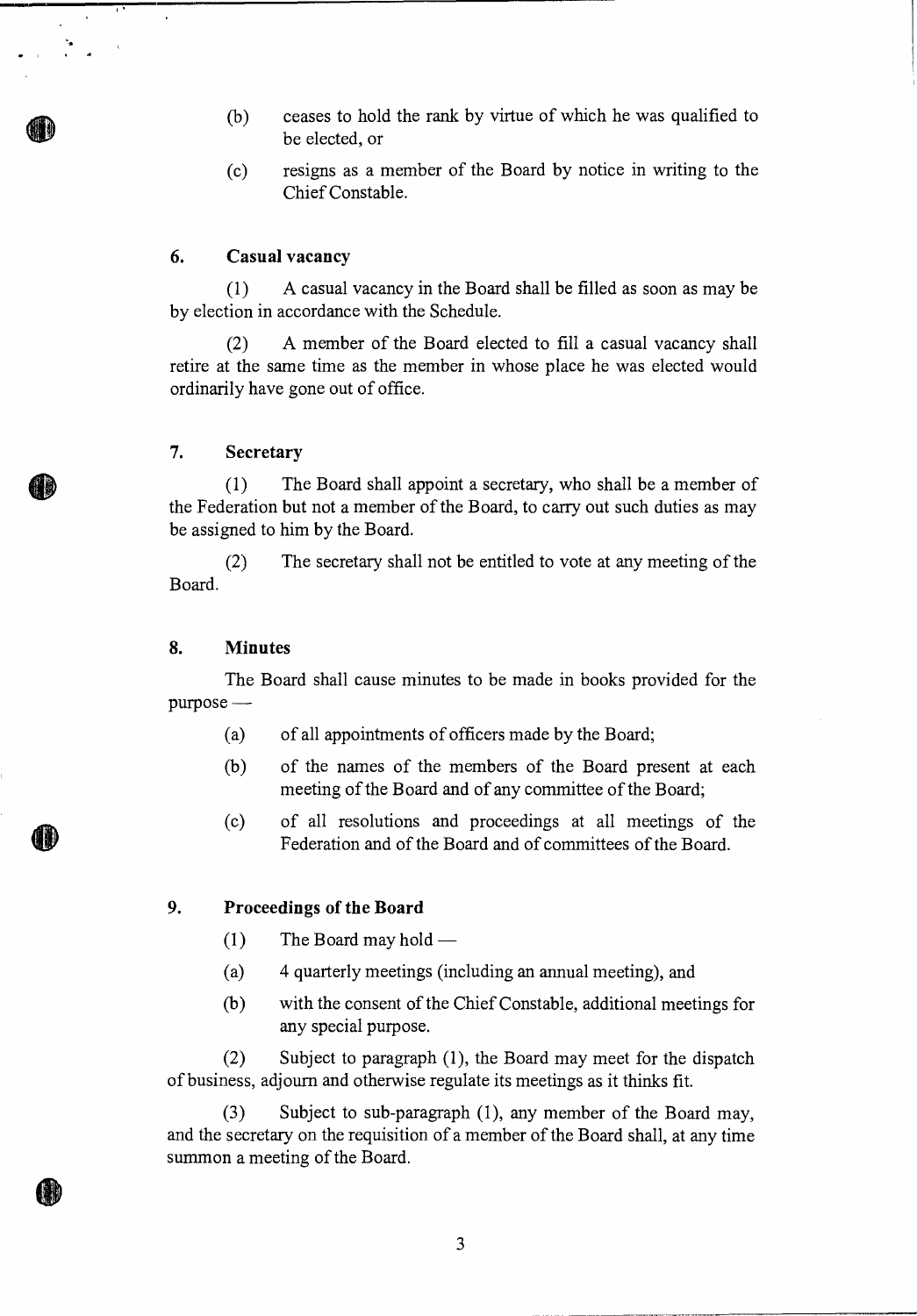committee of the Board for any special purpose. (4) The representatives of any 2 ranks may by agreement meet as a •

(5) If required by the Department or the Chief Constable, the Board shall meet and consider any question which may be referred to it by the Department or the Chief Constable, and, if required, make recommendations in respect of it.

(6) The Board shall elect one of its number to be chairman of the Board and determine the period for which he is to hold office; but —

- (a) if no such chairman is elected, or
- (b) if at any meeting the chairman is not present within 5 minutes after the time appointed for holding it,

•

 $\bar{\mathbf{r}}$ 

•

the members present may choose one of their number to be chairman of the meeting.

(7) Questions arising at any meeting shall be decided by a majority of votes, and in case of an equality of votes the chairman shall have a second or casting vote.

(8) Meetings of the Board shall not last more than one day.

(9) The quorum necessary for the transaction of the business of the Board shall be 3 members of the Board, or such other number of members as the Board may fix.

(10) The continuing members of the Board may act notwithstanding any vacancy in the Board.

## **10. Representation to the Department**

The Board in addition to submitting any representation to the Chief Constable may submit such representation also to the Department, if the matter is one which falls within the duties of the Department under the Police Act 1993.

### **11. Books and documents of Board**

(1) The books and documents of the Board shall be confidential to the Board and the Federation, but shall always be open to inspection by the members of the Board.

(2) No person (not being a member of the Board) shall have any right to inspect any book or document of the Board except as authorised by the Board.

# *General meetings and conferences*

# **12. General meetings of ranks of the Federation**

(1) Annual general meetings of each of the following ranks — •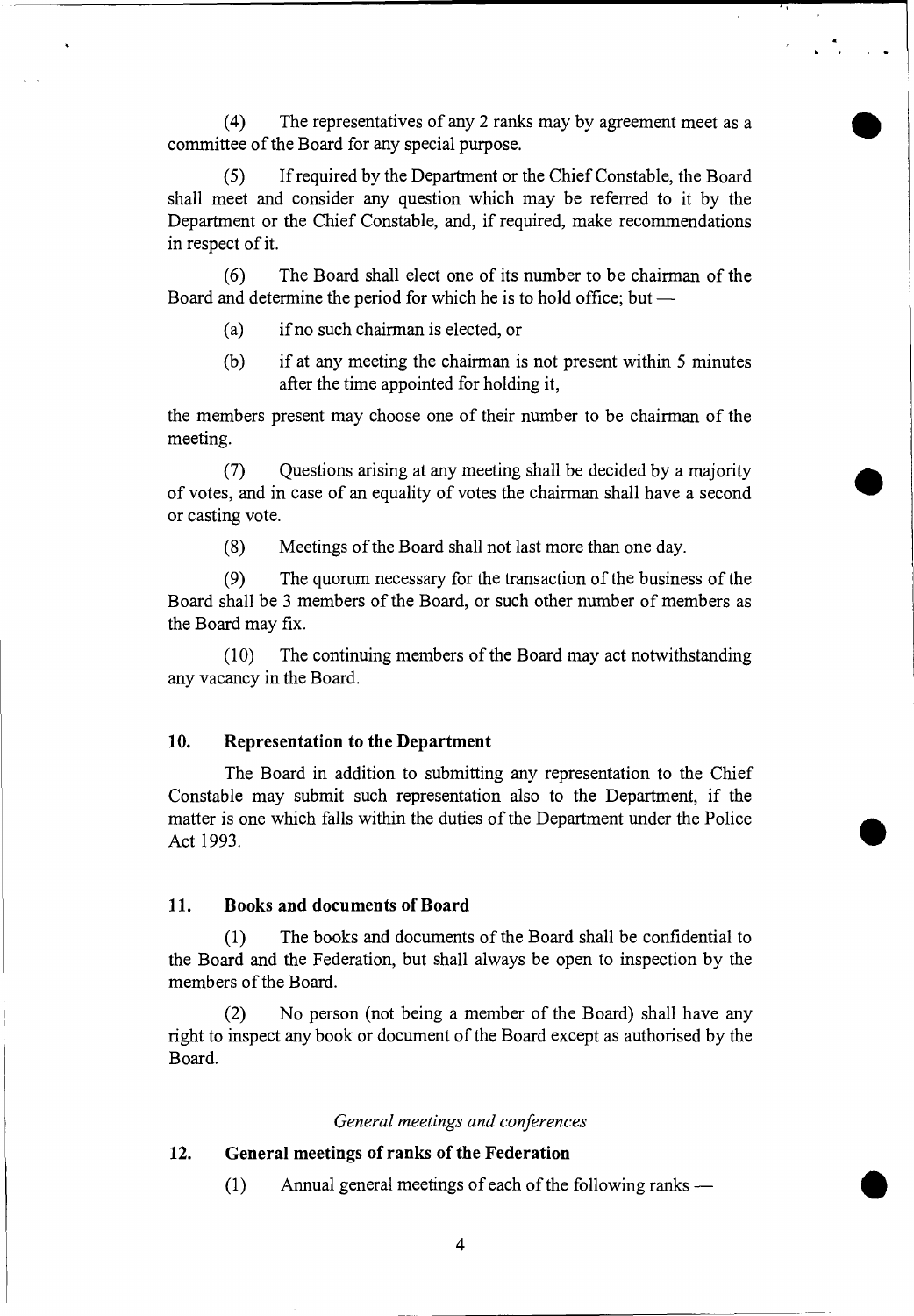(a) inspectors and chief inspectors,

(b) sergeants, and

(b) constables,

 $\mathcal{L} = \frac{1}{2} \sum_{i=1}^{n} \frac{1}{i} \sum_{j=1}^{n} \frac{1}{j}$ 

shall be held in the month of January in every year at such time and place within the Island as may be determined by the Board.

(2) Extraordinary general meetings of those ranks may be held with the consent of the Chief Constable.

(3) At least 7 days' notice, exclusive of the day on which the notice is given, specifying the place, day and hour of the meeting, and, in the case of special business, the nature of that business, shall be given by a notice posted up in all police stations; but with the consent of the Board a general meeting may be convened by such shorter notice as the Board may think fit. The accidental omission to give notice of a meeting in the manner prescribed shall not invalidate the proceedings at any meeting.

(4) General meetings under this regulation shall not last more than one day.

(5) No business shall be transacted at any general meeting unless a quorum of members is present at the time when the meeting proceeds to business.

(6) The quorum necessary for the transaction of business at a general meeting shall be 3 members.

(7) The elected representative on the Board of the relevant rank (or, in the case of the constables, the senior elected representative) shall be chairman of a general meeting, but if —

- (a) there is no such representative, or
- (b) the representative is not present within 15 minutes after the time appointed for the holding of the meeting, or
- (c) the representative is unwilling to act as chairman,

the members present shall choose one of their number to be chairman.

(8) At any general meeting a resolution put to the vote of the meeting shall be decided on a show of hands. On a show of hands every member present in person shall have one vote, but in case of an equality of votes the chairman shall be entitled to a second or casting vote.

# **13. Annual conference**

(1) An annual conference of members of the Federation for the purposes of —

(a) receiving an annual report from the Board on its activities of the Board, and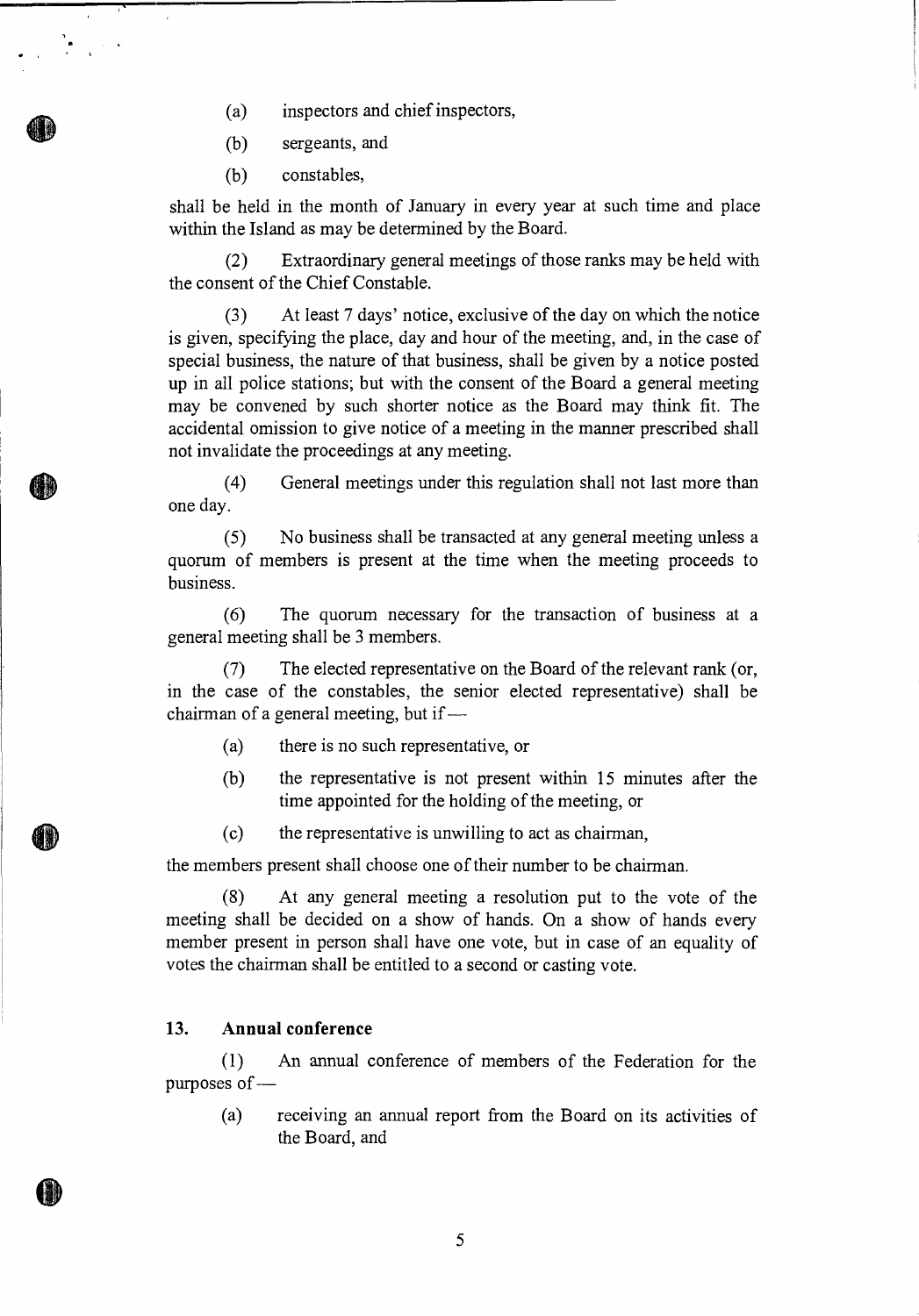(b) • obtaining the general views of the members on matters of common interest,

shall be held once in every year in the month of January at such time and place within the Island as may be determined by the Board, and shall coincide as far as possible with the date upon which the annual meetings are to be held under regulation 12.

(2) An annual conference shall not last more than one day.

(3 ) The chairman of the Board shall be the chairman of the annual conference, but if —

- (a) there is no chairman of the Board, or
- (b) the chairman of the Board is not present within 15 minutes after the time appointed for the holding of the meeting, or
- (c) the chairman of the Board is unwilling to act as chairman,

the members present shall choose one of their number to be chairman.

(4) Subject to paragraph (3), the procedure prescribed by regulation 12 shall apply in respect of annual conferences.

## **14. Leave for attendance at meetings**

Except where in special circumstances a member of the police force is required for duty for which no substitute is available, leave shall be given for attendance at all general meetings and annual conferences duly held, and every such attendance shall as regards allowance and expenses be deemed to be an occasion of police duty.

## *Procedure*

## **15. Procedure**

Subject to the provisions of these regulations, the Board shall have power to regulate the procedure of the Board and the Federation.

#### *Financial provisions*

### **16. Subscriptions &c.**

- **(1)** The Federation may raise funds by —
- (a) the collection of voluntary subscription from its members;
- (b) the acceptance of donations from its members; and
- (c) the sale of periodicals and other articles;

but not otherwise.

(2) Voluntary subscriptions shall be collected by the Board and the normal amount of such subscriptions (including additional subscriptions) shall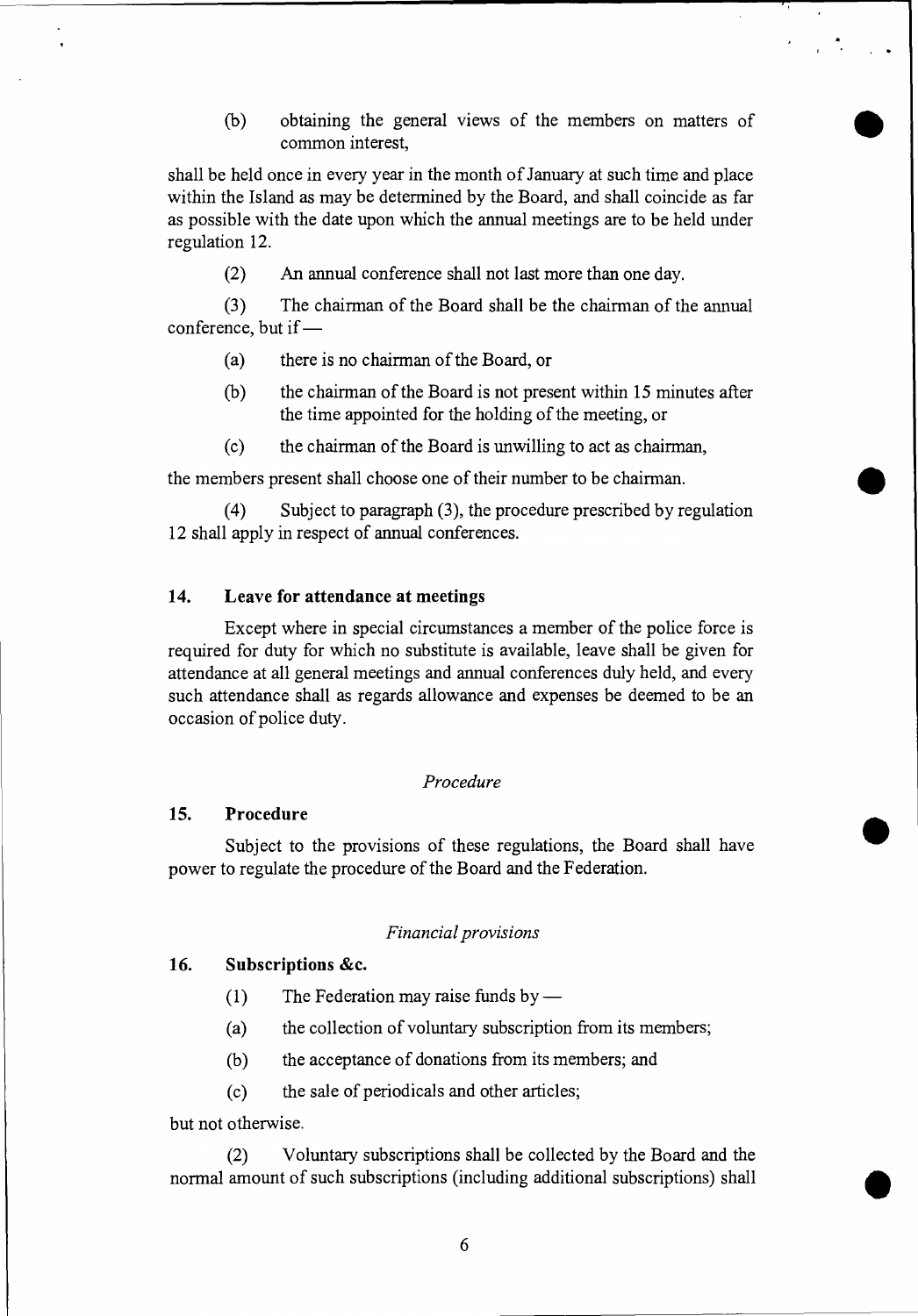be determined by the Board, subject to the approval of members of the Federation at their annual conference.

#### **17. Accounts**

(1) The Board shall, in relation to Federation funds held by the Board, keep accounts showing all monies received or paid out and shall cause the accounts for each year to be audited by an independent auditor.

(2) The auditor shall be a person who is a member, or a firm all of the partners wherein are members, of one or more of the following bodies—

- (a) the Institute of Chartered Accountants in England and Wales;
- (b) the Institute of Chartered Accountants of Scotland;
- (c) the Chartered Association of Certified Accountants;
- (d) the Institute of Chartered Accountants in Ireland;
- (e) the Chartered Institute of Public Finance and Accountancy;

(3) After the end of each financial year a summary of the accounts for that year, together with a copy of the auditor's report thereon shall be published to members of the Federation and sent to the Chief Constable and the Department.

### **18. Use of Federation funds**

(1) Federation funds shall not without the consent of the Department be used otherwise than for the purposes mentioned in paragraphs (3) and (4), and shall not in any event be used —

- (a) to promote directly or indirectly a person's candidature in an election held under the provisions of the Representation of the People Act 1995<sup>3</sup> or the Local Elections Act 1986<sup>4</sup>;
- (b) to contribute to the funds of a trade union, political party or other body or organisation not connected with the police service or its welfare.

(2) Subject to paragraph (1) and to the approval of the Federation at its annual conference, the Board shall determine the purposes for which Federation funds held by the Board may be used.

(3) Federation funds held by the Board may be used, on such terms and conditions as may be specified by the Board in the circumstances of a particular case, to defray legal expenses incurred —

<sup>&</sup>lt;sup>3</sup> 1995 c.13.

<sup>4</sup>1986 c.10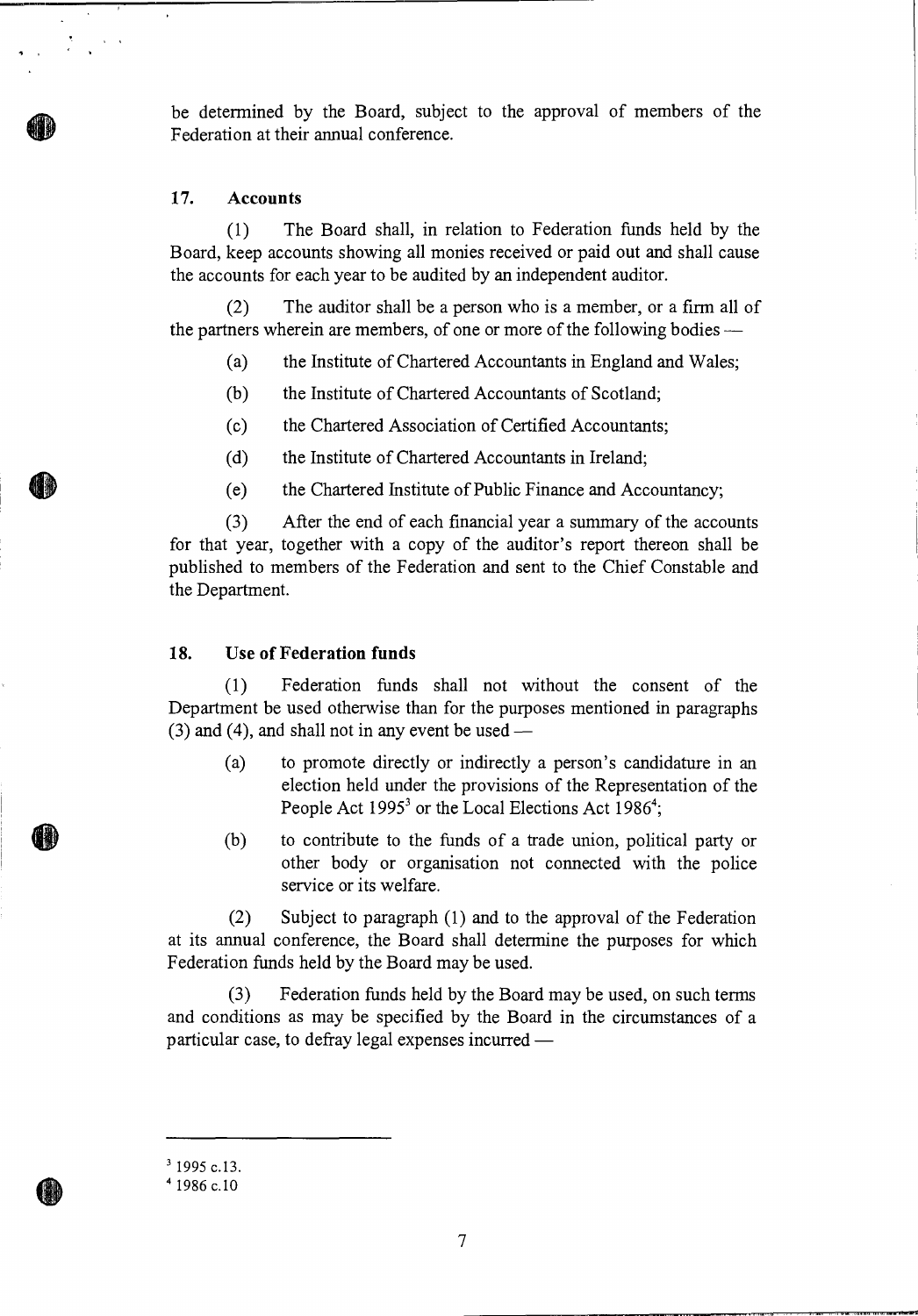- (a) for the purpose of representing members of the Federation in matters affecting their welfare, efficiency and discipline, other than questions affecting the promotion of individuals;
- (b) by a member or former member of the Federation in connection with criminal proceedings brought against him for any offence committed in or founded upon something done in the performance or purported performance of his duties as a member of the police force;
- (c) in connection with a claim made by a member or former member of the Federation, or the personal representative or dependants of a deceased member, where the claim relates  $to -$ 
	- (i) a question or general principle or importance which is of special concern to the members of the Federation or a substantial class of them;
	- (ii) the emoluments of a member of the Federation or the pension or other award payable to or in respect of a former member of the Federation.
	- (iii) an injury or disease alleged to have been received or contacted by a member of the Federation, or
	- (iv) the compulsory retirement of a member of the police force who is a member of the Federation otherwise than as an alternative to dismissal;
- (d) by a member or former member of the Federation arising out of any step taken by him in connection with an or contemplated action for defamation in respect of a statement or alleged statement which appears to the Board —
	- (i) to relate to his conduct as a member of the police force, or
	- (ii) to disparage him in the office of constable or otherwise to cast doubt upon his fitness to be a member of the police force;
- (e) by a member of the Federation, or the personal representative or dependants of a deceased member, directly involved in proceedings before an inquest or tribunal in connection with such proceedings.
- (4) The Board may not incur expenditure under paragraph  $(3)$  —
- (a) where the Chief Constable or the Department has agreed to provide an advocate acceptable to the member;
- (b) unless the Board reserves the right to appoint the advocate to act on behalf of the member.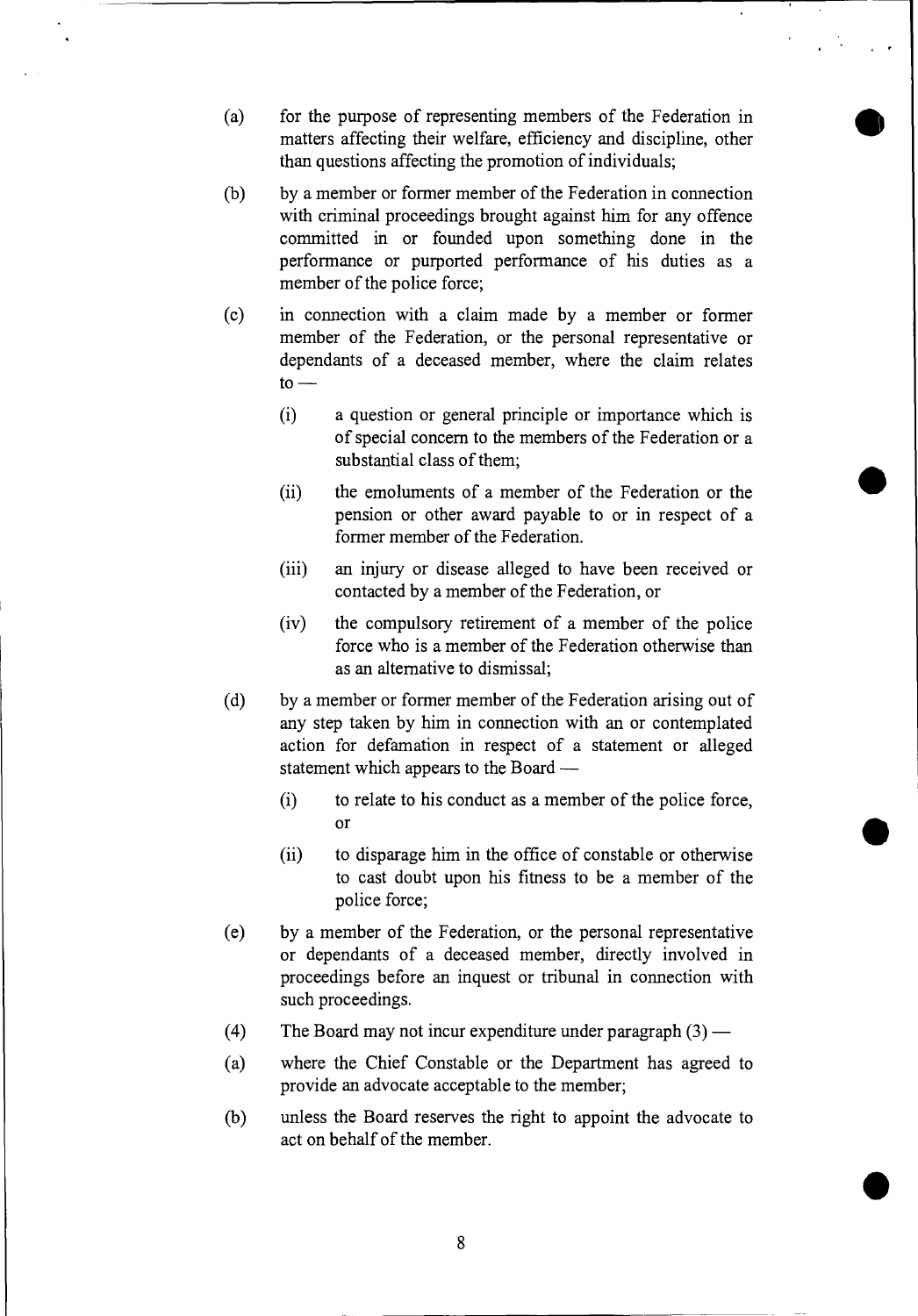(5) Without prejudice to the generality of paragraph (2), Federation funds may be used to defray —

- (a) the administrative expenses of the Federation, including expenses in connection with the remuneration of persons outside the police service employed or consulted in an administrative, professional or advisory capacity;
- (b) the payment of subsistence and similar allowances to observers at a conference held by the Police Federation for England and Wales, in respect of expenses incurred by them as such observers or to any conference which the Board consider to be of benefit to the Federation;
- (c) expenses in connection with the publication and distribution of reports and other documents, including a journal (whether or not a charge is made for it) and the purchase of publications for use by the Board;
- (d) expenses incurred for benevolent or charitable purposes connected with the police service or its welfare:
- (e) expenses lawfully incurred in the holding of general meetings and annual conferences.

### **19. Trustees of Federation property and funds**

(1) Federation property and funds held by the Board shall be vested in not more than 3 trustees appointed in such manner as may be determined by the Board.

(2) Where any Federation funds are vested in trustees in accordance with this regulation those trustees shall not invest the funds or vary any investment except in accordance with the directions of the Board and in pursuance of the powers of investment conferred on trustees generally by the Trustee Act  $1961<sup>5</sup>$ .

(3) Where any Federation property or funds are vested in trustees in accordance with this regulation, any 2 of those trustees shall have the like powers to deal with that property or those funds as they would have had if they had been the sole trustee thereof.

 $5$  XIX p.215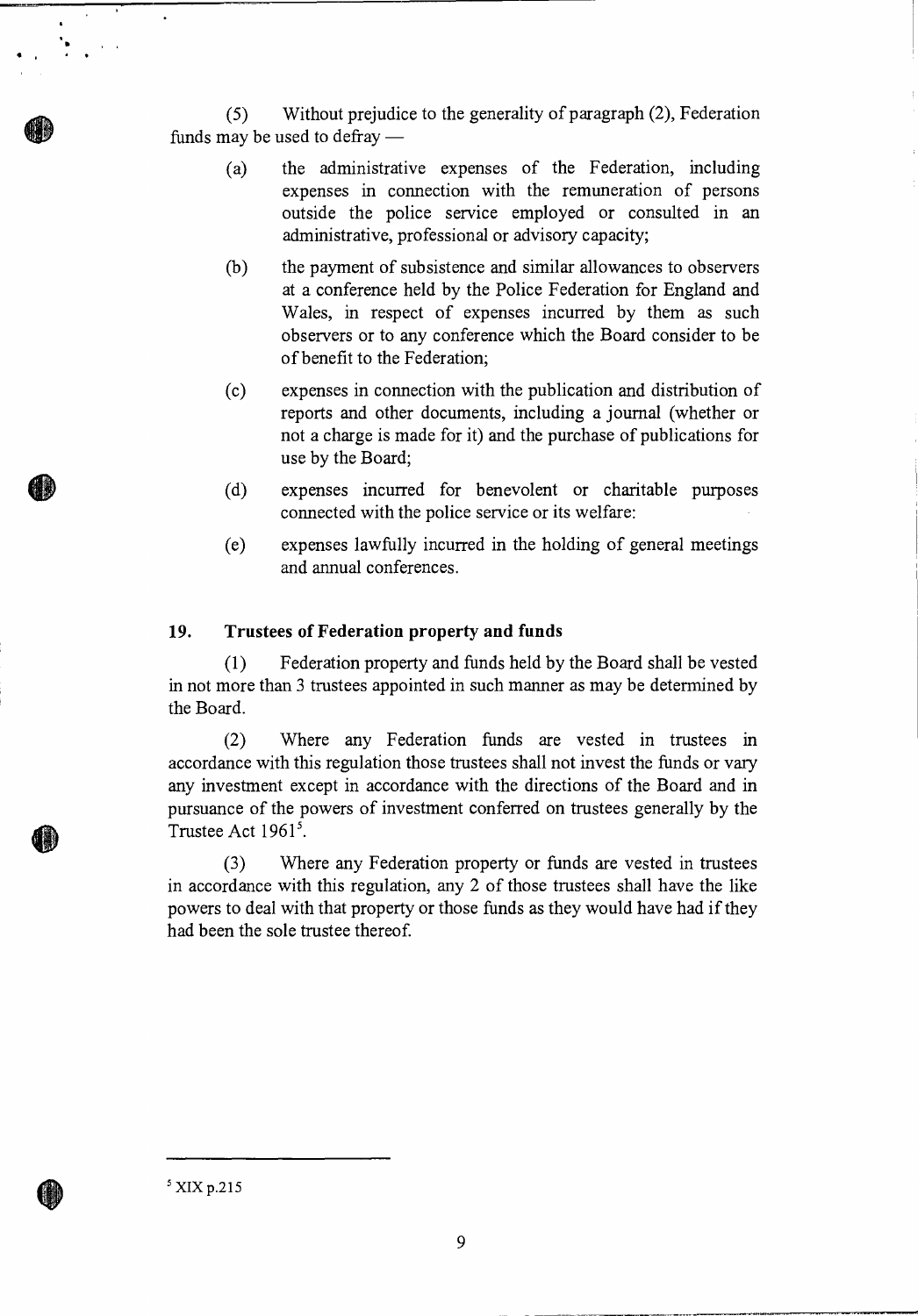#### Regulations  $4(3)$  &  $6(1)$ .

#### **SCHEDULE**

•

•

•

#### ELECTIONS TO THE FEDERATION BOARD

#### *Time and conduct of elections*

*1. (1)* A general election of members of the Board shall be held in the month of February in each year.

- (2) An election to fill a casual vacancy in the members of the Board —
- (a) if the vacancy arises after 31st October, shall (if necessary) be held at the same time as the general election;
- (b) otherwise, shall be held as soon as may be after the vacancy arises.

(3) The elections shall be conducted by the Chief Constable or a person appointed by the Chief Constable for the purpose.

#### *Lists of electors*

2. (1) The Chief Constable shall compile —

- (a) a list of the members of the police force of the ranks of inspector or chief inspector;
- (b) a list of the members of the police force of the rank of sergeant; and
- (c) a list of the members of the police force of the rank of constable;

as at the 31st January in each year, which shall be the lists of electors for the purpose of elections to the Board.

(2) Every member of the police force who is on the list of electors for such rank at that date shall have the right to vote at the election of the representatives or representative for that rank at any election in the following year ending on 31st January.

#### *Nominations*

3. (1) A candidate for election as a member of the Board shall be nominated in writing by not less than 2 persons entitled to vote in the election of that member, and the nomination shall be delivered to the office of the person conducting the election on or before 6.00 pm on a date to be specified in a notice posted up in all police stations on behalf of that person.

(2) If the number of valid nominations does not exceed that of the vacancies, the person or persons nominated shall be declared to be elected as members or member of the Board, and the person conducting the election shall as soon as may be cause to be posted up in all police stations the names, addresses and descriptions of the persons elected.

(3) If the number of valid nominations exceeds that of the vacancies, a poll shall be held in accordance with paragraph 4.

(4) A retiring member of the Board shall, if otherwise qualified, be eligible for re-election.

#### *Conduct of poll*

- 4. (1) The person conducting the election shall send to each elector
	- (a) a notice in writing informing him of the poll, and of the persons nominated in respect of which he has a right to vote, with directions as to the method of voting, and
	- (b) a voting paper with the names, addresses and descriptions of the persons so nominated.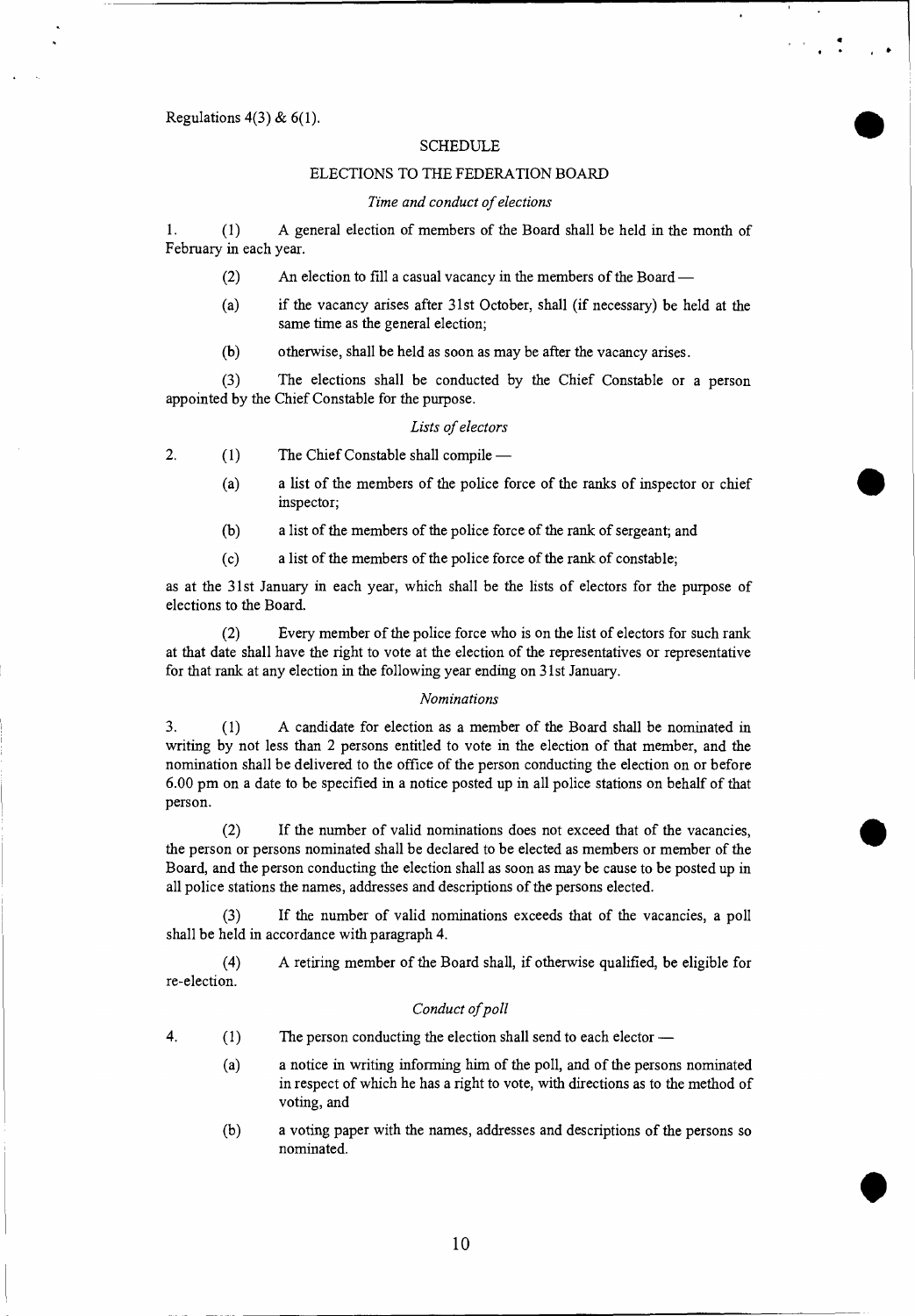(2) Each elector may give one vote and no more for each for any number of candidates, not exceeding the number to be elected. Postage on the return of the voting paper to the person conducting the election shall be prepaid.

No election shall be invalid by reason of such notice or voting paper not having been sent to any elector, or of any technical defect in it, unless the person conducting the election determines that the omission or defect would be likely materially to affect the election.

(4) The person conducting the election shall, as soon as may be after the date fixed for returning voting papers, ascertain and cause to be posted up in the all police stations the names, addresses and descriptions of the persons elected.

#### *Combined election of constable representatives*

*5. (1)* This paragraph applies where, in the case of members of the Board referred to in regulation  $4(2)(c)$  —

- (a) an election to fill an ordinary vacancy is held at the same time as an election to fill a casual vacancy, or
- (b) elections to fill more than one casual vacancy are held at the same time.

(2) Where a poll is held, the candidate receiving the highest number of votes shall fill the ordinary vacancy, or the casual vacancy the holder of which will retire last in accordance with regulation  $6(2)$ , as the case may be, and so on (subject to sub-paragraph  $(3)$ ) until all the vacancies are filled.

(3) Where no poll is held, or a poll is held and there is an equality of votes, which candidate shall fill each vacancy shall be determined by lot in such manner as the person conducting the election considers appropriate.

#### *Secrecy of poll etc.*

6. (1) The person conducting the election shall maintain and aid in maintaining the secrecy of the voting and shall not communicate, except for some purpose authorised by law, until after the date fixed for returning the voting papers, to any person any information as to the name or other means or identification of any elector who has voted.

(2) No person shall —

•

- (a) interfere with or attempt to interfere with an elector when marking his vote;
- (b) otherwise attempt to obtain information as to the candidate for whom any elector is about to vote or has voted; or
- (c) communicate at any time to any person any information obtained as to the candidate for whom any elector is about to vote or has voted.

(3 ) Every person in attendance at the counting of the votes shall maintain and aid in maintaining the secrecy of the voting and shall not communicate any information obtained at such counting as to the candidate for whom any vote is given in any particular voting paper.

(4) No person shall directly or indirectly induce any elector to display his voting paper after he has marked it so as to make known to any person the name of the candidate for or against whom he has so marked his vote.